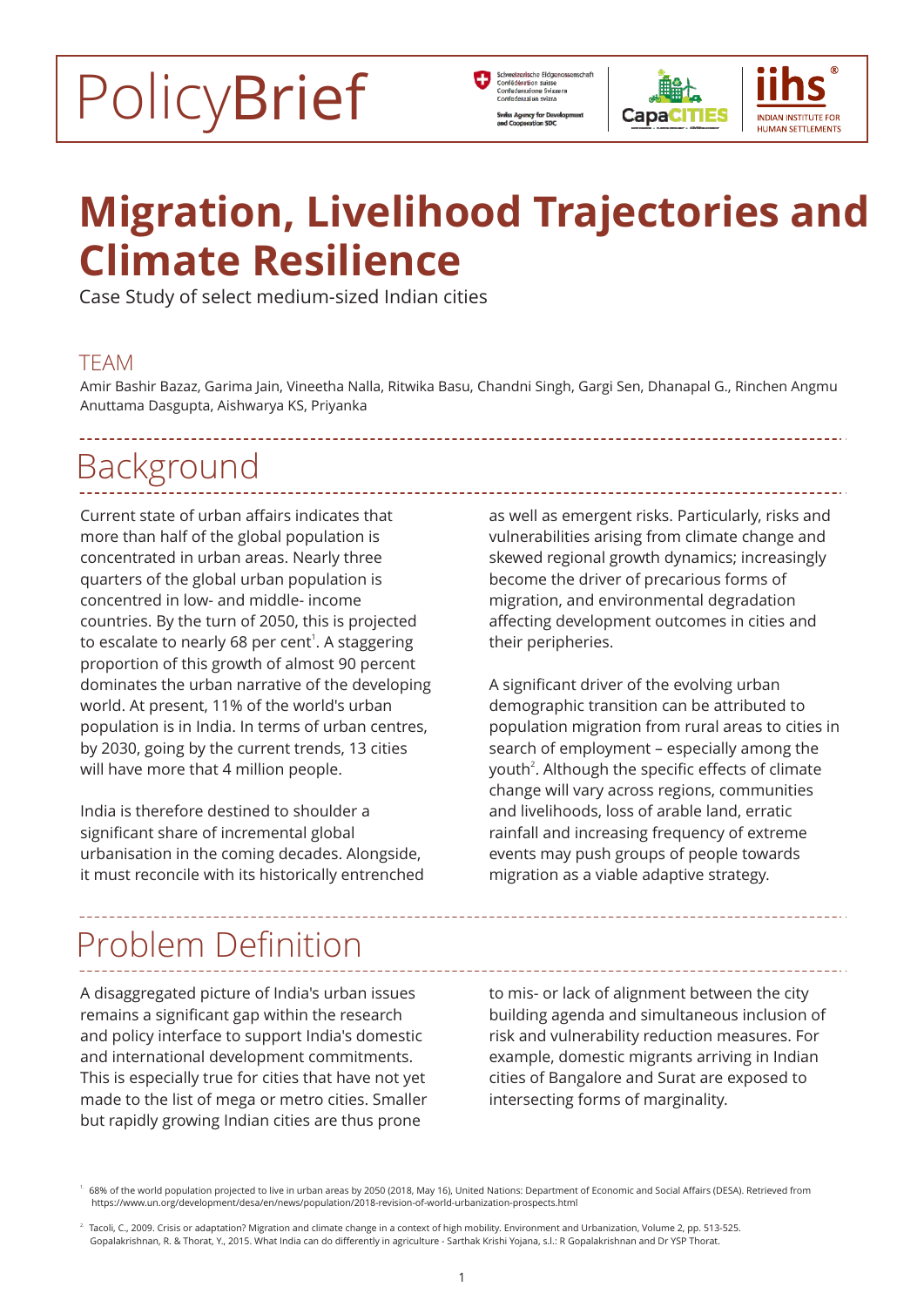Chu & Michael (2018)<sup>3</sup> state that these migrants often face extreme forms of climate injustice as they are often invisible to official state apparatus, or worse, are actively erased from cities through inappropriate developmental policies. Another example is from a study located in Bengaluru<sup>4</sup>, where migrants living in informal settlements in Bengaluru (who are typically from historically marginalised groups) are more vulnerable and have poorer access to basic services and infrastructure than nonmigrants. Clearly, there is something amiss between the city resilience building agenda and risk/vulnerability reduction measures. It appears that solutions that are considered are generic in nature, without taking into account the needs of specific social (migrants) groups. It is expected that the 'trickle down' impact would help improve overall well-being, which is contestable.

Recognizing that development and resilience are unlikely to be sustained unless disaster risk is explicitly addressed in all development initiatives, Government of India has been striving to integrate risk reduction and resilience in development planning of key sectors such as housing, agriculture, health, environment planning, rural and urban development. However, studies<sup>5</sup> suggest that this mainstreaming is impeded due to limited technical and institutional capacities, lack of proper guidelines and siloed method of working between different departments at different levels of the government - making informed decision making a challenge<sup>6</sup>. Addressing this during the present critical juncture of urban transition specific to every city is therefore crucial.

The complex alliance of risk and impact often manifests through deep-seated capacity deficits and institutional lock-ins in delivery of adequate and good quality basic services like water, sanitation, power and equitable access to land

and housing for all population groups especially the economically weaker and marginal groups in the city, who are often overlooked. While these deficits are crucial, major challenge exists in ensuring uniform access of services to all social groups. Reports<sup>7</sup> confirm that due to increasing population in cities and high capital cost of infrastructure projects, low levels of cost of recovery for operation and maintenance, Government is unable to subsidize beneficiaries resulting in low availability of services, especially in informal settlements. The same reports suggest that overall service delivery benchmarks are poor across most of the country. Breaking through these institutional challenges will be central to an emerging city-centric developmental agenda in India, which will need to be supported through a range of new forms of community–public–private partnerships.

Cities concentrate economic activity and people. They have, among others and as defined by the 12th Schedule of the 74th Constitutional Amendment<sup>8</sup>, a functional character in terms of providing services to the people. Cities, being sites of innovation and economic output, can ensure its transformative potential by ensuring good quality services thereby allowing all groups of people to participate productively and thereby, realising the transformative potential of the city and contribute to household transformation as well. This transformative potential (or the framework of 'cities as engines of growth<sup>®</sup>) is increasingly being recognized and conceded amongst the concerned stakeholders, including the ULBs who are responsible for bulk of the basic service provision and as frontline workers in the face of the changing urban landscape and challenges. By the same logic, cities have the potential to drive equitable growth and effectively shift dependency from development paths that are unsustainable and that which may lead to irrefutable human and environmental costs.

- <sup>3</sup> Chu, E. & Michael, K., 2018. Recognition in urban climate justice: marginality and exclusion of migrants in Indian cities. Environment & Urbanization, pp. 1-18.
- 4. Michael, K., Singh, C., Deshpande, T. & Bazaz, A. B., 2017. Dimensions of vulnerability in Rural and Urban areas: A case of migrants in Karnataka. Bangalore: IIHS.

 $^{\rm 5}$ . Bazaz, A. et al., 2016. Reducing Relocation Risk in Urban India: Risk Assessment Report | Framing & Illustrations, s.l.: IIHS.Jain, G. & Bazaz, A., 2016. Urban Risks and Resilience in India, Bangalore: Indian Institute for Human Settlements.

- 6. Jain, G. & Bazaz, A., 2016. Urban Risks and Resilience in India, Bangalore: Indian Institute for Human Settlements. Building Materials and Technology promotion Council (BMTPC), 2016. Disaster Risk Reduction: A Handbook for Urban Managers, New Delhi: Ministry of Housing and urban Poverty Alleviation Government of India, Building Materials & Technology Promotion Council, United Nations Development Programme.
- 7. National Institute of Urban Affairs, 2017. Emerging Evidence from Smart Cities and Amrut Database: A tool to address urban development challenges facing decision makers,  $s.1.5$  NIUA

8. Constitution of India, art. 243W, amend. 74, Sch. 12 Act, 1992

 9. Planning Commission, Government of India, 2008. Chapter 11: Urban Infrastructure, Housing, Basic Services and Poverty Alleviation. In: Eleventh Five Year Plan (2007-2012) Agriculture, Rural Development, Industry, Services and Physical Insfrastructure - Volume III. New Delhi: Oxford University Press, pp. 394-423.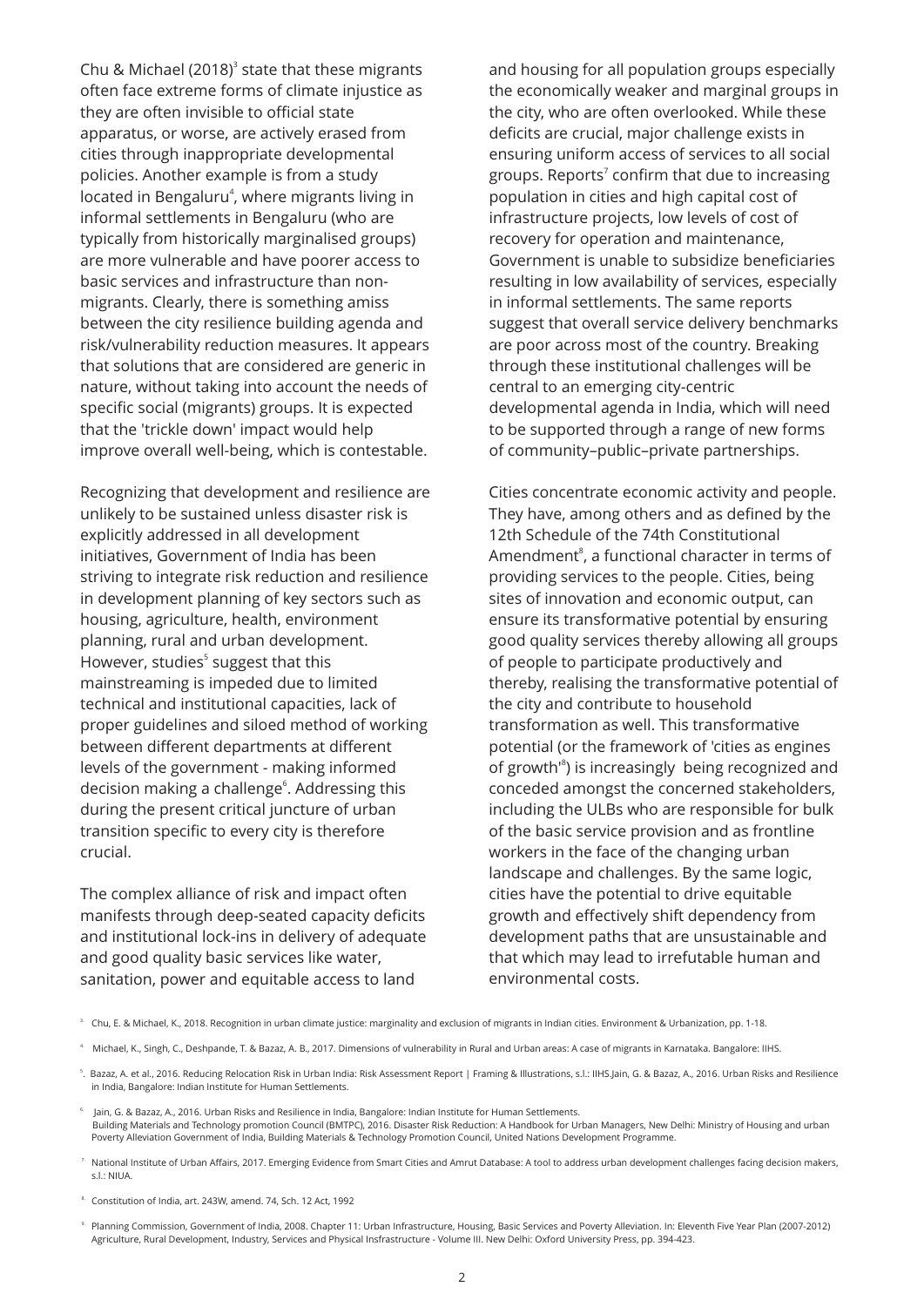While resource and capacity challenges facing urban regions is fore fronted in literature alongside place-based multi-hazard and vulnerability profiles of individual cities; fine-In that, employment and inclusive growth opportunities, multi-dimensional poverty reduction and sound spatial and infrastructure planning remains critical in the way that they mainstream reduction of vulnerability to climate risks which otherwise potentially derail cities in their vision. Therefore, it is important to conduct city-centric studies to build a rounded understanding of the opportunities and challenges they face in negotiating an increasingly complex risk terrain.

grained analysis of social, economic, and governance profiles of smaller spatial and social units (such as vulnerable migrant communities in specific wards and intra-ward) are needed (refer section on Migration as Adaptation). This is crucial to assess the suitability of unique mechanisms (or not) that these intersecting spatial and social units adopt to respond to climate and other emergent risks and more importantly, to investigate if they cumulatively contribute to the overall resilience of the city. It is in this context that the present study exploring migration dynamics with emerging livelihood trajectories in the face of climatic changes is located.

## Problem Definition

Increasingly, migration is being viewed as more than just a coping mechanism and rather being construed as adaptation (more so in the face of slow-onset climate change impacts). Literature suggests that apart from triggering extreme weather events, the impacts of climate change are systematically reducing agricultural productivity and depleting water resources which in turn results in the increased vulnerability of populations and resources. In such circumstances, people may either be displaced involuntarily or, in relation with this study, people are deliberately migrating as an adaptive response<sup>10</sup>.

Migration is one of the many ways in which population groups are choosing to adapt to climate change induced risks. However, capacity of individuals to adapt is unequal across and within societies – there exist groups of people that have a high degree of social, economic and location-specific vulnerability and demonstrate insufficient capacity to adapt to climate change. These groups are therefore at most risk to direct or indirect impacts of climate change and climate variability.

In addition, the option of migration may not be equally available to all social groups, largely mediated through social networks or access to

capital and thereby leaving them with no other option but to live precarious lives in rural settlements and if in cities, in addition to employment and social precarity, live in potentially hazardous locations.

Successful migration, through labour mobility, may help sustain households in places of origin though remittances<sup>11</sup>. However, the household and migrant processes have important consequences for the sending and receiving community. Migration is a household strategy to expand income sources through diversification of livelihoods and alleviate financial constraints; but literature on R-U migration indicates mixed well-being outcomes. With respect to postmigration successful upward social and economic mobility, outcomes are dependent on the type of migration (short, seasonal and longterm), duration and presence & dynamics of social networks at source and destination.

In light of the above-mentioned arguments, migration is, at best, a coping mechanism in response to short-term concerns – hardly in anticipation of climate change. It is largely construed as an individual or households' autonomous decision which is majorly reactive to certain events and is often excluded from policy interventions.

<sup>10.</sup> McLeman, R., 2011. Climate change, migration and critical international security considerations. Geneva: International Organization for Migration (IOM).

Tacoli, C. 2011 Not only climate change: mobility, vulnerability and socioeconomic transformations in environmentally fragile areas in Bolivia, Senegal and Tanzania. Working Paper. International Institute for Environment and Development, London. http://pubs.iied.org/pdfs/10590IIED. pdf Barnett, J. and O'Neill, S.J. (2012) 'Islands, resettlement and adaptation'. Nature Climate Change, vol. 2: 8–10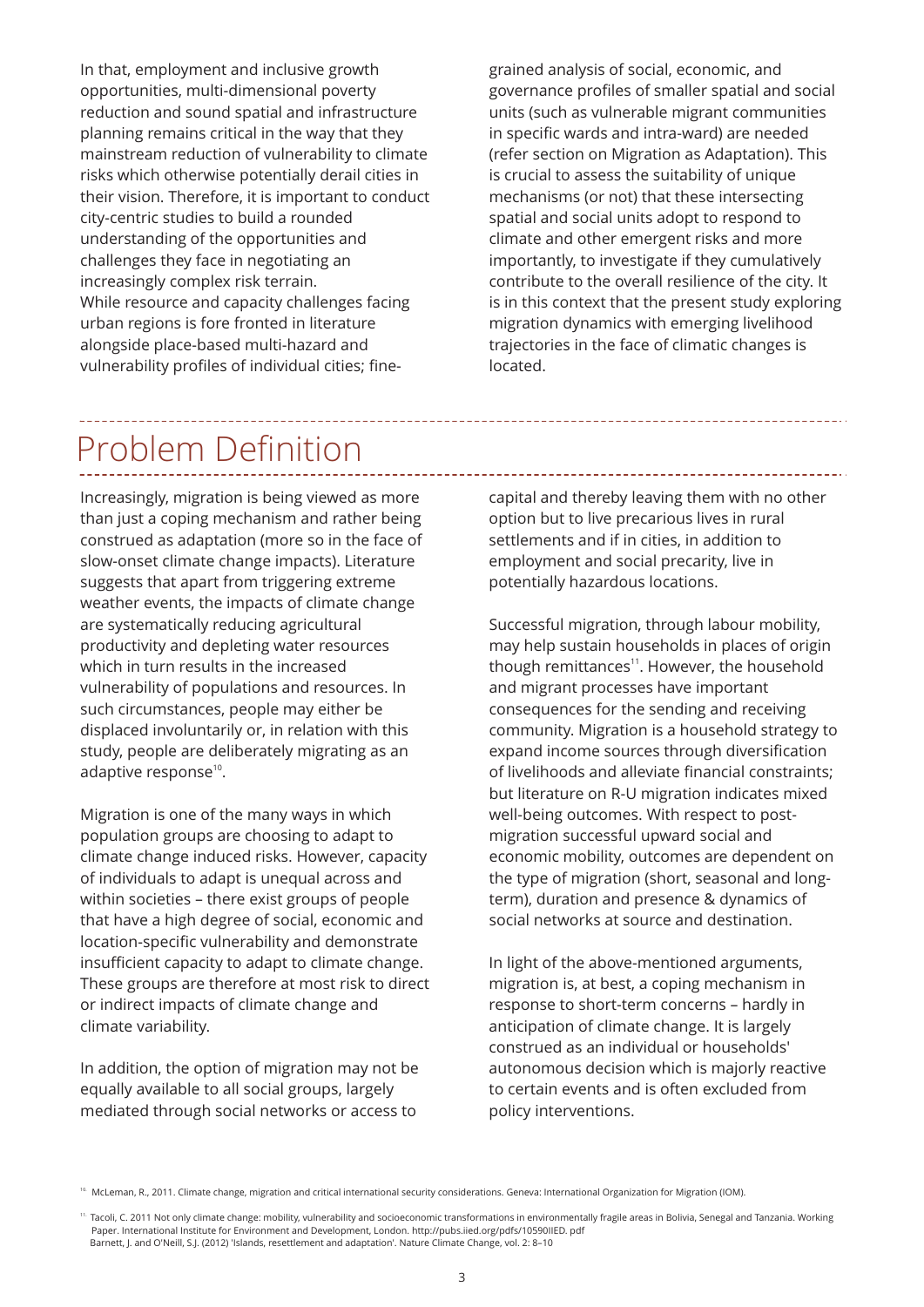There is a need for flexible, sustainable ecosystem of social security nets for migrants to facilitate better and informed decision making and ensure positive migration outcomes.

Interventions to facilitate migration may also be necessary for vulnerable populations who do not have the means to migrate.

### Reframing Resilience: Migration and Climate Resilience in Cities

Resilience frameworks are increasingly being used as a conceptual lens to inform climate change, disaster management, and development policies<sup>12</sup> because it provides a useful framework to analyse adaptation processes and identify appropriate policy responses.

More recently, urban resilience frameworks have moved towards a 'social turn'<sup>13,</sup> wherein the strategies or approaches that are imagined should focus on "people, and the constraints and opportunities they face in sustaining livelihoods, as the central actors within adaptation policy and practice". It is argued that a livelihood focus gives primacy to human agency and its capabilities as a starting point of the solution space for shocks and stresses. It is in this context that a livelihoods frame was conceptualized as an entry point to the present study, with a focus on 'constraints and opportunities' to improve livelihood prospects and thereby improve human well-being.

In the context of migrants in Indian cities, a significant part of the solution space for building resilience and reducing vulnerability should ideally focus on three main aspects, an aspect (partly) vindicated by the present study:

- l **Modifying exposure** Identification of certain pockets where migrant communities reside and work, aiming to change the conditions of these spaces by ensuring effective basic service delivery.
- **Reducing Sensitivity** Develop support systems to cope with key sensitivities, that are exhibited by these communities (access to sustained livelihoods, social protection, affordable health care, subsidized food).
- l **Improve adaptive capacity** Service migrant communities with basic services so as to ensure that lack of basic services does not impede their participation in upward social & economic mobility dynamics and also, improve their coping capacities to environmental, social and economic shocks and stresses.

--------------------

# Approach and Methodology

#### **The Study**

Specifically, the study attempts to explore the dimensions of multiple constraints that impede the ability of migrant communities to, freely, engage in accumulation strategies that would then enable them to stay out of vulnerabilities, enhance their resilience and coping capacities. The study argues for a solution space wherein

strategies and programs address constraints faced by migrants in sustaining livelihoods and arrived at certain strategies through coproduction of solutions with key stakeholders, that has relevance for the study sites, in particular but are largely applicable for all medium-sized cities in India

 $^{\text{2}}$  Bahadur, A. & Tanner, T., 2014. Transformational resilience thinking: putting people people, power and politics at the heart of urban climate resilience. Environment and Urbanization, 26(4), pp. 1-15.

Meerow, S. & Newell, J., 2016. Urban resilience for whom, what, when, where and why? Urban Geography, 12 June, pp. 1-21.

Chelleri, L., Waters, J. J., Olazabal, M. & Minucci, G., 2015. Resilience trade-offs: addressing multiple scales and temporal aspects of urban resilience. Environment and Urbanization, 27(1), pp. 181-198.

<sup>13.</sup> Tanner, Thomas & Lewis, David & Wrathall, David & Bronen, Robin & Cradock-Henry, Nicholas & Huq, Saleemul & Lawless, Chris & Nawrotzki, Raphael & Prasad, Vivek & Rahman, Ashiqur & Alaniz, Ryan & King, Katherine & McNamara, Karen & Nadiruzzaman, Md & Henly-Shepard, Sarah & Thomalla, Frank. (2014). Livelihood resilience in the face of climate change. Nature Climate Change. vol 1. 23-26. 10.1038/NCLIMATE2431.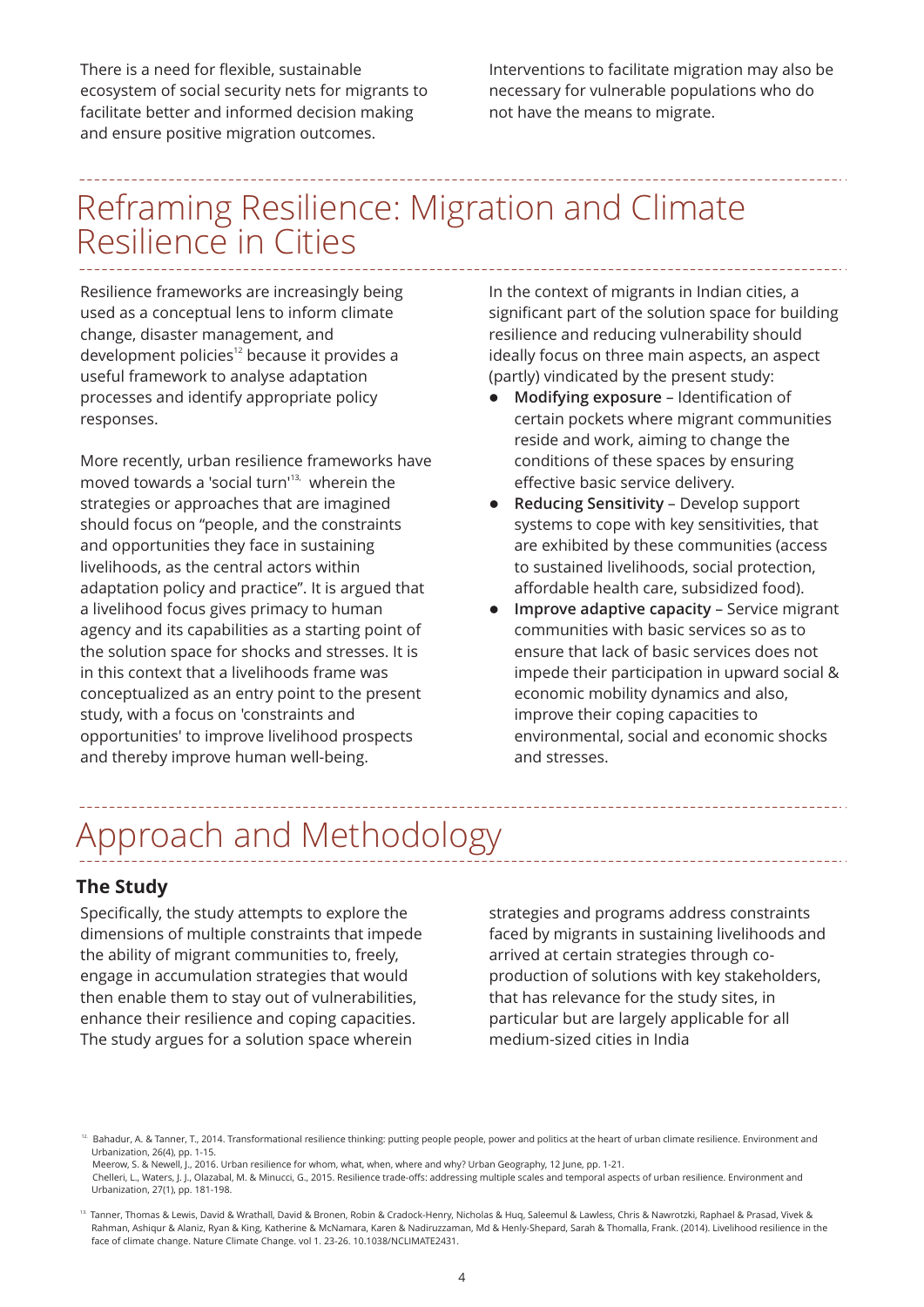**Research Questions:** Understanding urban climate resilience, focusing on migration as a key livelihood dynamic and with a specific focus on:

- $\bullet$  How is migration experienced by migrants in cities?
- What strategies could help reconcile the climate resilience agenda with migration dynamics in cities?.

### **Study Areas**

### A. Coimbatore



#### **Methods**

| <b>Scoping Visit</b>                             | Visits to Coimbatore were arranged in the first few months to understand<br>the ground situation, to help inform research design                                                                                           |
|--------------------------------------------------|----------------------------------------------------------------------------------------------------------------------------------------------------------------------------------------------------------------------------|
| <b>Secondary</b><br><b>Literature Review</b>     | Extensive secondary literature review was undertaken to understand the<br>development dynamics, vulnerability status of different urban systems,<br>incumbent climate action and migration trends in and out of Coimbatore |
| <b>Key Informant</b><br><b>Interviews (KIIs)</b> | Discussions with government officials from Coimbatore City Municipal<br>Corporation (CCMC), various NGOs, ICLEI city office and other civil society<br>organisations                                                       |
| <b>Primary</b><br><b>Household(HH) Survey</b>    | HH survey of migrants was administered with the objective of understanding<br>specific aspects of migration experiences and links with climate resilience.                                                                 |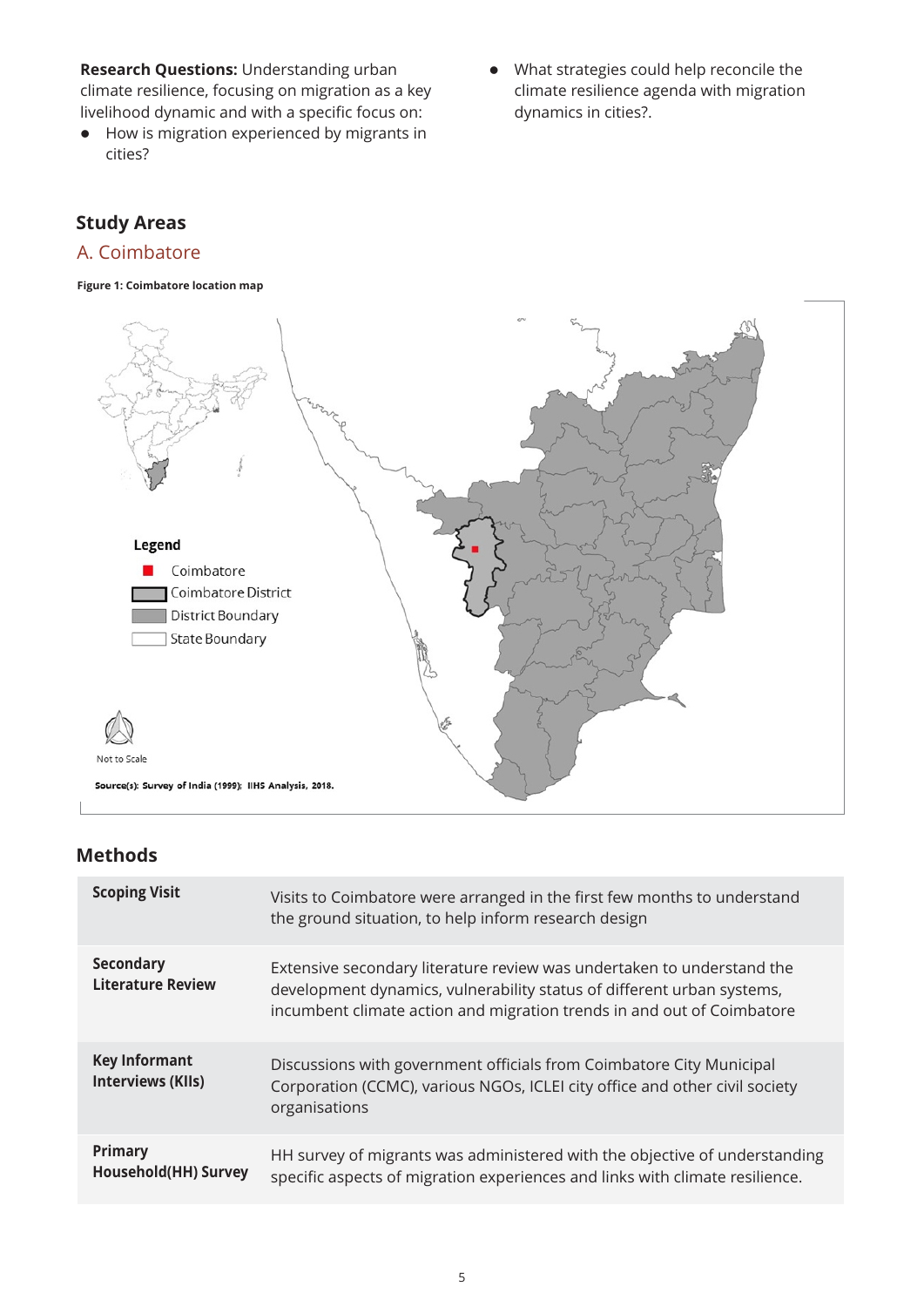#### B. Siliguri

#### **Figure 2: Siliguri location map**



#### **Methods**

| <b>Scoping Visit</b>  | To identify priorities and expectation of the key stakeholders within the city<br>governance structure so as to further shape our research focus and methods.                                                              |
|-----------------------|----------------------------------------------------------------------------------------------------------------------------------------------------------------------------------------------------------------------------|
| <b>Agenda setting</b> | To reframe the study agenda, towards identifying ways to strengthen the<br>effectiveness of existing pro-poor schemes by assessing the status and<br>experience of uptake amongst the migrant community in selected wards. |
| <b>Field Visits</b>   | Group meetings, semi-structured interviews to understand experiences and<br>key livelihood vulnerabilities of migrants. This was done across select wards.                                                                 |

### Strategies to manage migration and livelihood dynamics, thereby building climate resilience

Primarily, the recommendations for mediumsized cities focus on exploring the opportunity space; improving access to livelihoods for the migrants and address their precarity

characterized by the informal economy. Access to basic services and sustained livelihoods is key to alleviating critical sensitivities and thereby, building adaptive and coping capacities.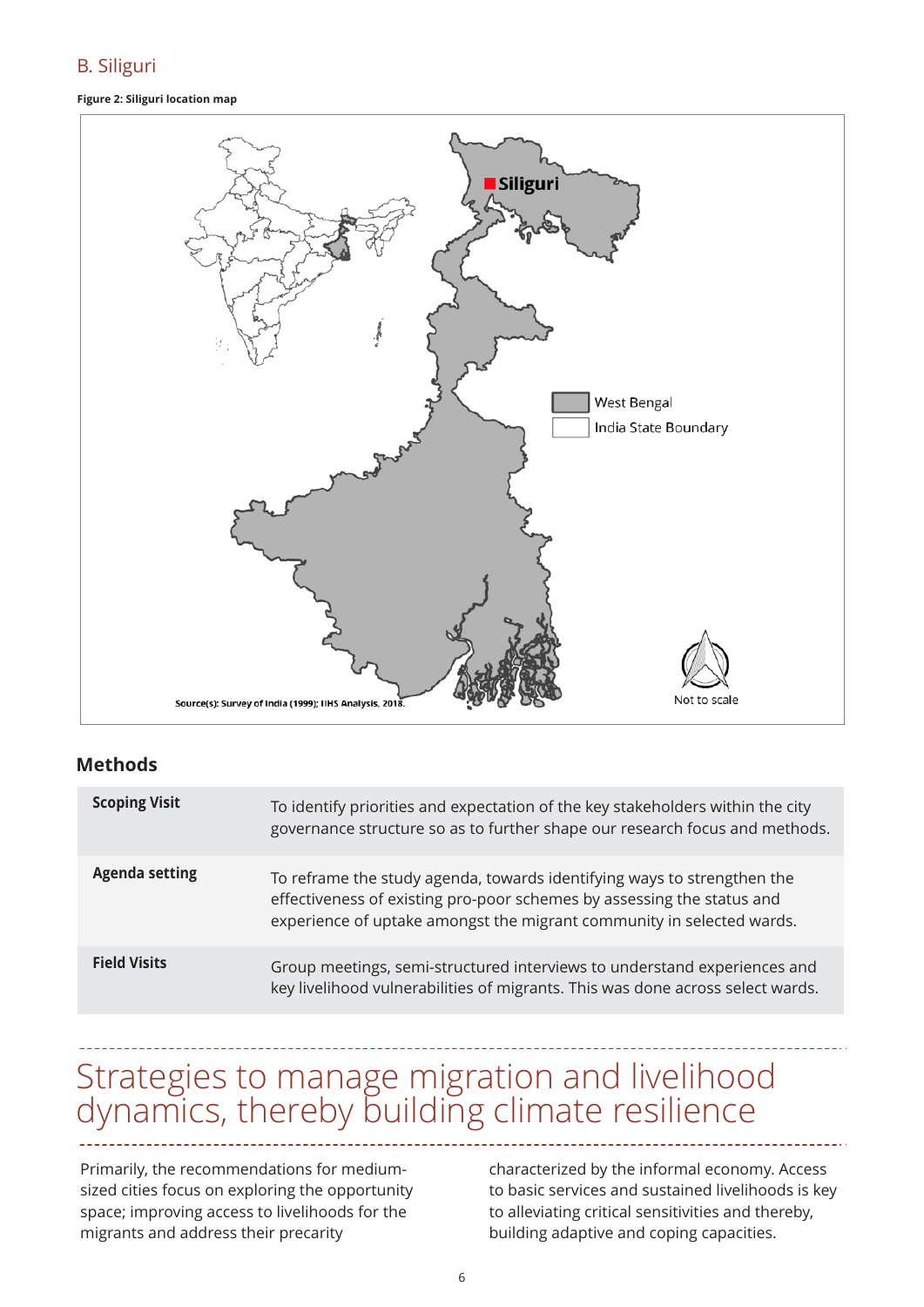### **1.Supporting adaptation at local level**

| <b>Access to basic services</b> | Results from the study suggested that in addition to low income and low<br>paying jobs, a relatively large portion of the migrant monthly earnings are<br>spent on basic necessities (food, health etc.) and basic services (local travel,<br>rent, water etc.) as they are presently depending on private provisions for<br>these. With low income and little means of economic progress, their coping<br>capacities are limited when access to these services are constrained,<br>disturbed or inadequate. In the event of exposure to shocks/stresses<br>(including those induced by climate change), due to their limited coping<br>capacities, their overall wellbeing deteriorates and are often unable to<br>recover from the shock. There is a need to identify specific migrant<br>settlements and implement well designed solutions that cater to improving<br>basic infrastructure and associated service needs, particularly those that are<br>supportive of improvement in in-situ living conditions, where possible. |
|---------------------------------|------------------------------------------------------------------------------------------------------------------------------------------------------------------------------------------------------------------------------------------------------------------------------------------------------------------------------------------------------------------------------------------------------------------------------------------------------------------------------------------------------------------------------------------------------------------------------------------------------------------------------------------------------------------------------------------------------------------------------------------------------------------------------------------------------------------------------------------------------------------------------------------------------------------------------------------------------------------------------------------------------------------------------------|
| <b>Access to credit</b>         | Amidst insubstantial growth in wages and a fluctuating business terrain, it<br>was found that generation of capital surplus was largely constrained. Access<br>to capital for diversifying income sources has an impact on sustained asset<br>accumulation strategies for households. While credit access is considered an<br>important barrier to expanding the livelihood base, local governments hardly<br>have any leverage in this space. However, it was found that if some form of<br>support is provided to credit applicants in terms of writing good business<br>proposals, in evaluating business risks and capacity building for writing<br>applications, which includes complete and comprehensive documentation, it<br>may improve the prospects of increased access.                                                                                                                                                                                                                                                |

#### **2.Skill development and livelihood enhancing options**

| <b>Skilling and</b><br>capacity building | A systematic procedure that supports skill development (needs assessment,<br>upskilling, employer connect) of identified migrants with special emphasis on<br>educating and empowering women is advocated for successful local<br>adaptation and upward social and economic mobility of vulnerable migrant<br>communities. Skill development strategies should be aligned with the<br>corresponding 'peculiar' urbanization taking place in the city. It is largely<br>expected that much of the incremental wealth generated, through enhanced<br>livelihood opportunities, is expected to channel back into climate - resilient<br>development strategies at the household level.                                  |
|------------------------------------------|----------------------------------------------------------------------------------------------------------------------------------------------------------------------------------------------------------------------------------------------------------------------------------------------------------------------------------------------------------------------------------------------------------------------------------------------------------------------------------------------------------------------------------------------------------------------------------------------------------------------------------------------------------------------------------------------------------------------|
| Self-employment                          | With respect to livelihoods, there is a need to encourage formalization of<br>employment and enhanced self-employment to ensure stable employment<br>with constant wages/income, which will in turn have implications on upward<br>economic mobility of households. A supporting ecosystem is needed to<br>enable households to generate wealth, move out of poverty and invest to<br>build resilience. Home-based self-employment options for women are<br>emerging to be popular livelihood diversification responses. In addition,<br>training support to women (planning, product development & diversification,<br>pricing) and support in identifying new markets would also prove to be<br>highly productive. |